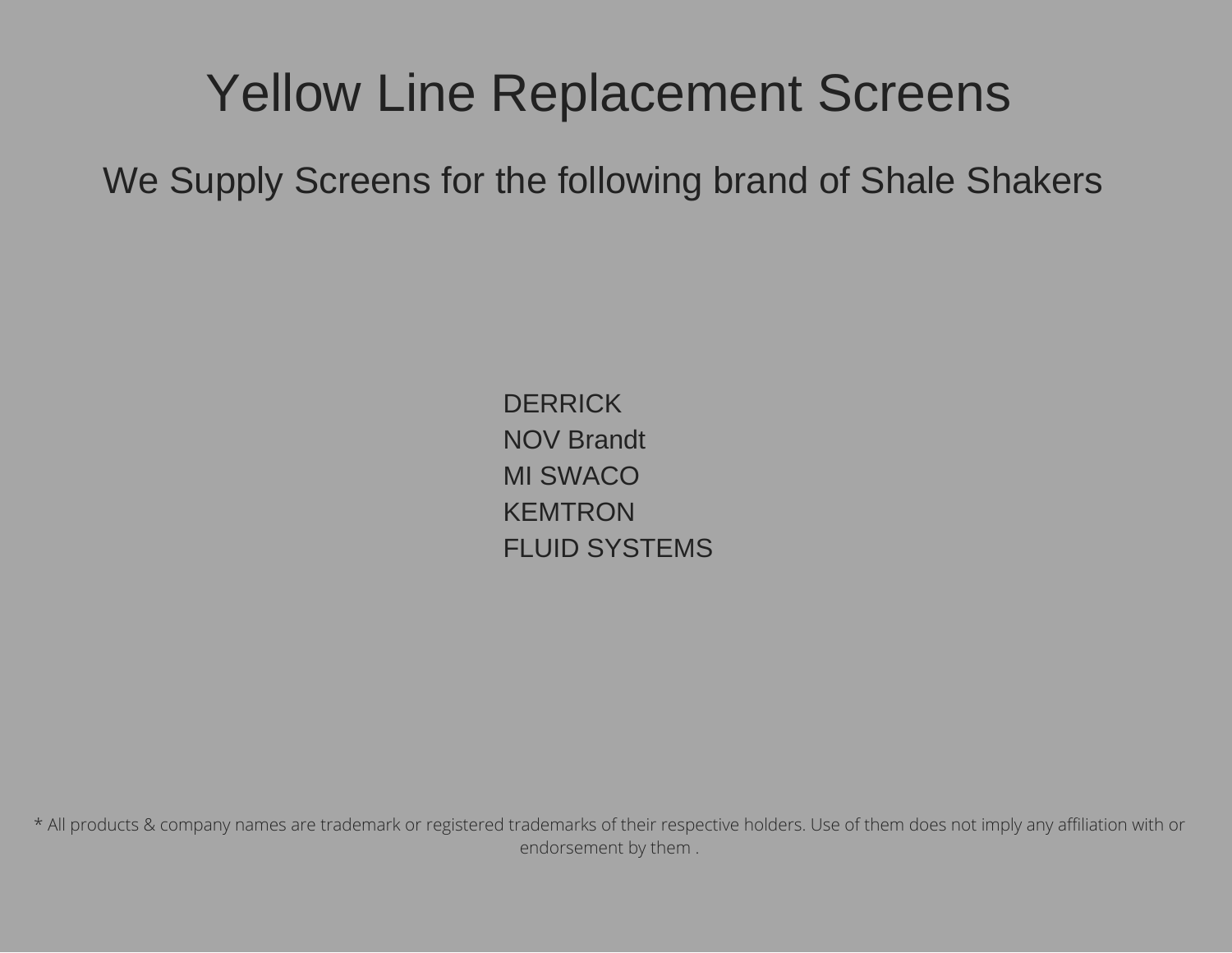### **Mesh & API Information**

| API micron range    | API RP 13 C Screen | API micron range  | API RP13 C     |
|---------------------|--------------------|-------------------|----------------|
|                     |                    |                   |                |
|                     |                    |                   |                |
| >780,0 to 925,0     | <b>API 20</b>      | $>116,5$ to 137,5 | <b>API 120</b> |
| $>655.0$ to $780.0$ | <b>API 25</b>      | >90,0 to 116,5    | <b>API 140</b> |
| >550,0 to 655,0     | <b>API 30</b>      | >98,0 to 116,5    | <b>API 170</b> |
| $>462,5$ to 550,0   | <b>API 35</b>      | $>82.5$ to 98.0   | <b>API 200</b> |
| >390,0 to 462,5     | <b>API 40</b>      | $>69,0$ to 82,5   | <b>API 230</b> |
| $>327.5$ to 390.0   | <b>API 45</b>      | $>58,0$ to 69,0   | <b>API 270</b> |
| >275,0 to 327,5     | <b>API 50</b>      | $>41.5$ to 49.0   | <b>API 325</b> |
| >231,0 to 275,0     | <b>API 60</b>      | $>35.0$ to 41.5   | <b>API 400</b> |
| $>196.0$ to 231.0   | <b>API 70</b>      | $>28.5$ to 35.0   | <b>API 450</b> |
| $>165.0$ to 196.0   | <b>API 80</b>      | $>22.5$ to 28.5   | <b>API 500</b> |
| $>137.5$ to 165.0   | <b>API 100</b>     | $>18.5$ to 22.5   | <b>API 635</b> |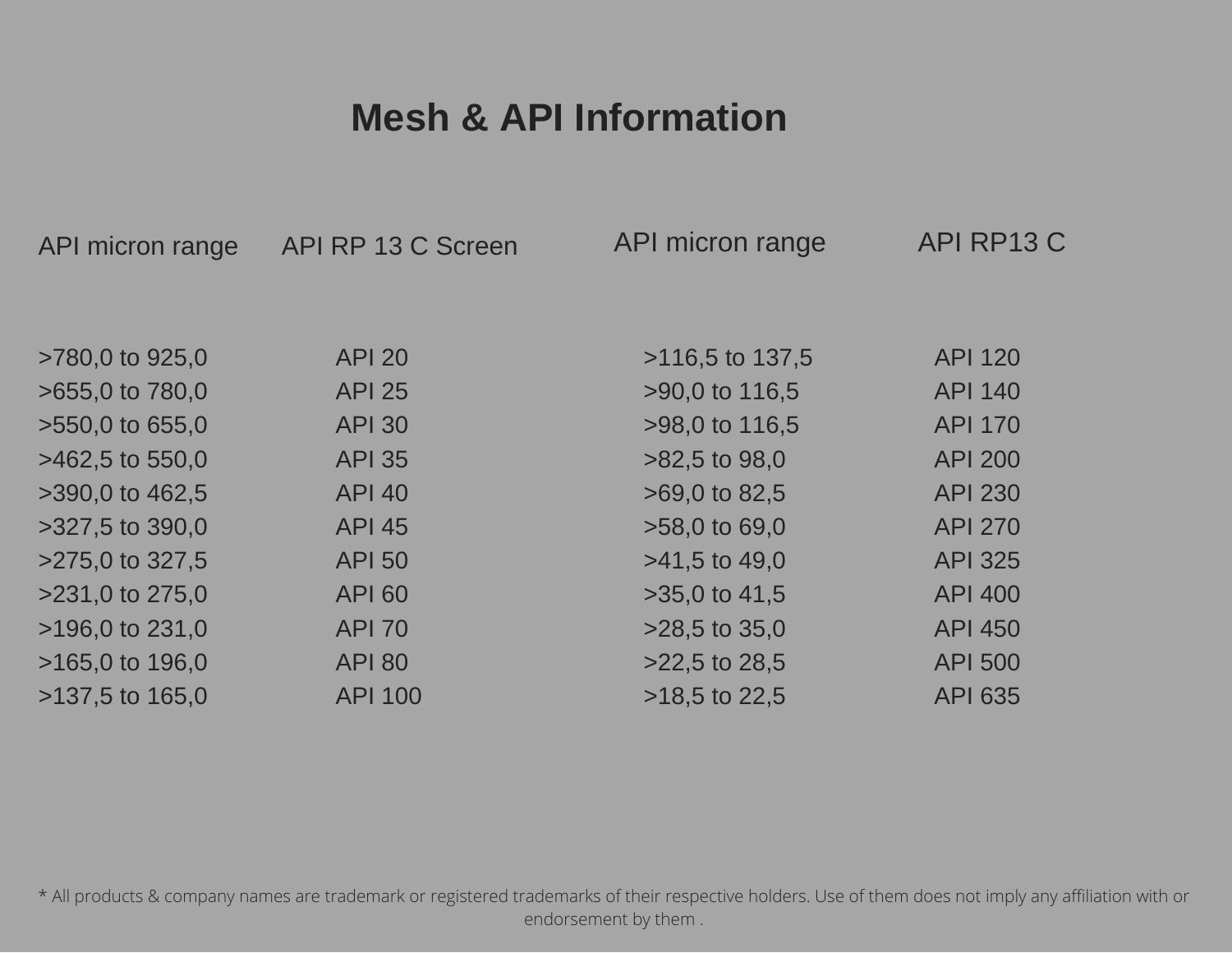### **Derrick FLC 48X30 /2000 Series**

Derrick FLC 48 Flat (PWP) Screen

| <b>API /Mesh No</b>       |
|---------------------------|
| <b>Dimension</b>          |
| Weight                    |
| <b>Frame Material</b>     |
| <b>Wire Mesh Material</b> |
| <b>Screen Layer</b>       |

API 120 -API 400 /Mesh 20-Mesh 40 1050mm x 700 mm 4.2 kg Carbon Steel S.S 304 or S.S 316 as per request 2 or 3

#### Derrick FLC 48 Pyramid (PMD) Screen

| <b>API /Mesh No</b>       | API 120 - API 400 / Mesh 20- Mesh 40 |
|---------------------------|--------------------------------------|
| <b>Dimension</b>          | 1050mm x 700 mm                      |
| <b>Weight</b>             | 4.2 kg                               |
| <b>Frame Material</b>     | <b>Carbon Steel</b>                  |
| <b>Wire Mesh Material</b> | S.S 304 or S.S 316 as per request    |
| <b>Screen Layer</b>       | 2 or 3                               |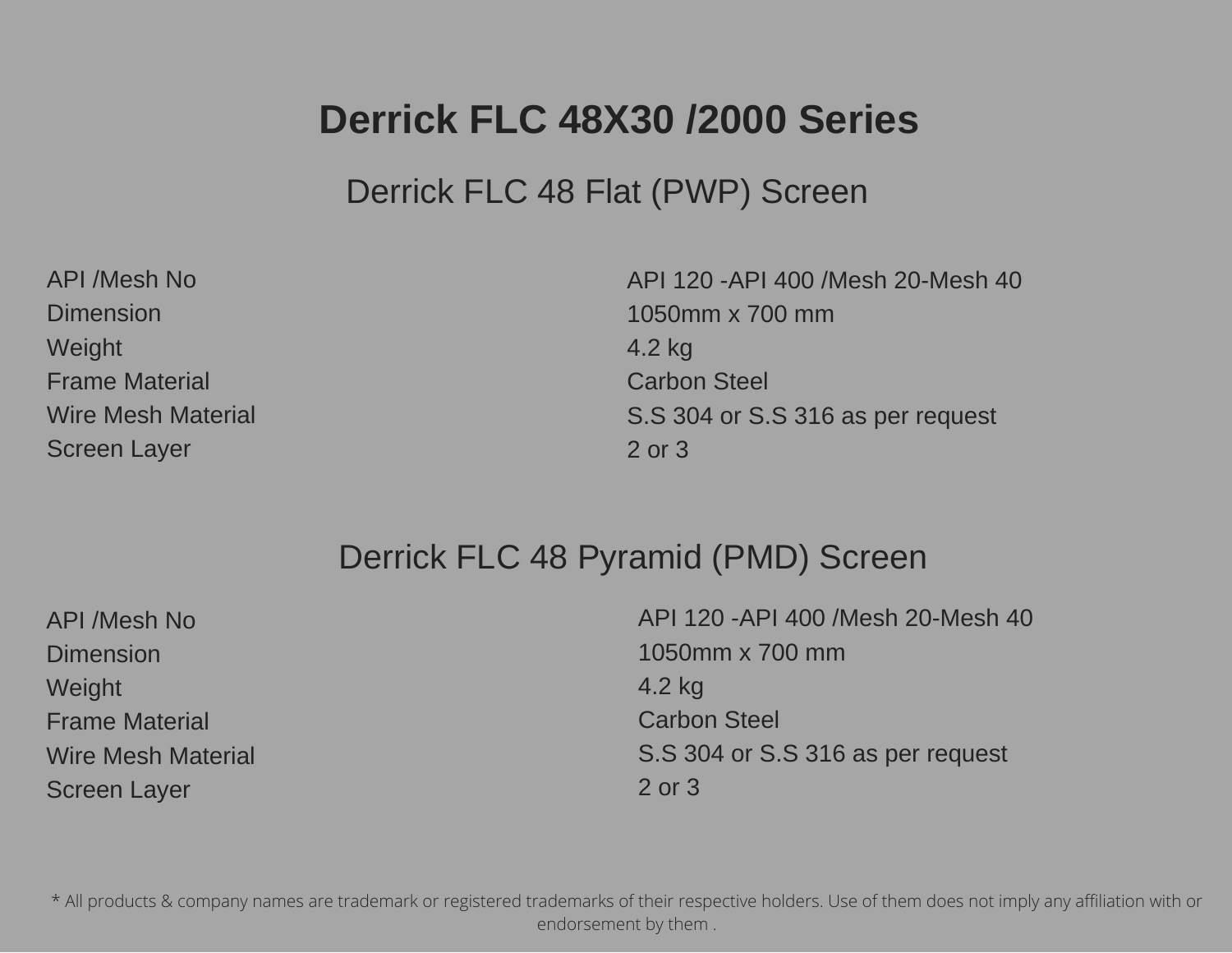### **Derrick FLC 500 Series**

### Derrick FLC 500 Flat (PWP) Screen

| <b>API /Mesh No</b>       |
|---------------------------|
| <b>Dimension</b>          |
| Weight                    |
| <b>Frame Material</b>     |
| <b>Wire Mesh Material</b> |
| <b>Screen Layer</b>       |

API 120 -API 400 /Mesh 20-Mesh 40 1050mm x 695 mm 6 kg Carbon Steel S.S 304 or S.S 316 as per request 2 or 3

### Derrick FLC 500 Pyramid (PMD) Screen

| <b>API /Mesh No</b>       | API 120 - API 400 / Mesh 20- Mesh 40 |
|---------------------------|--------------------------------------|
| <b>Dimension</b>          | 1165 mm x 585 mm x 40 mm             |
| <b>Weight</b>             | 7.5 kg                               |
| <b>Frame Material</b>     | <b>Carbon Steel</b>                  |
| <b>Wire Mesh Material</b> | S.S 304 or S.S 316 as per request    |
| <b>Screen Layer</b>       | 2 or 3                               |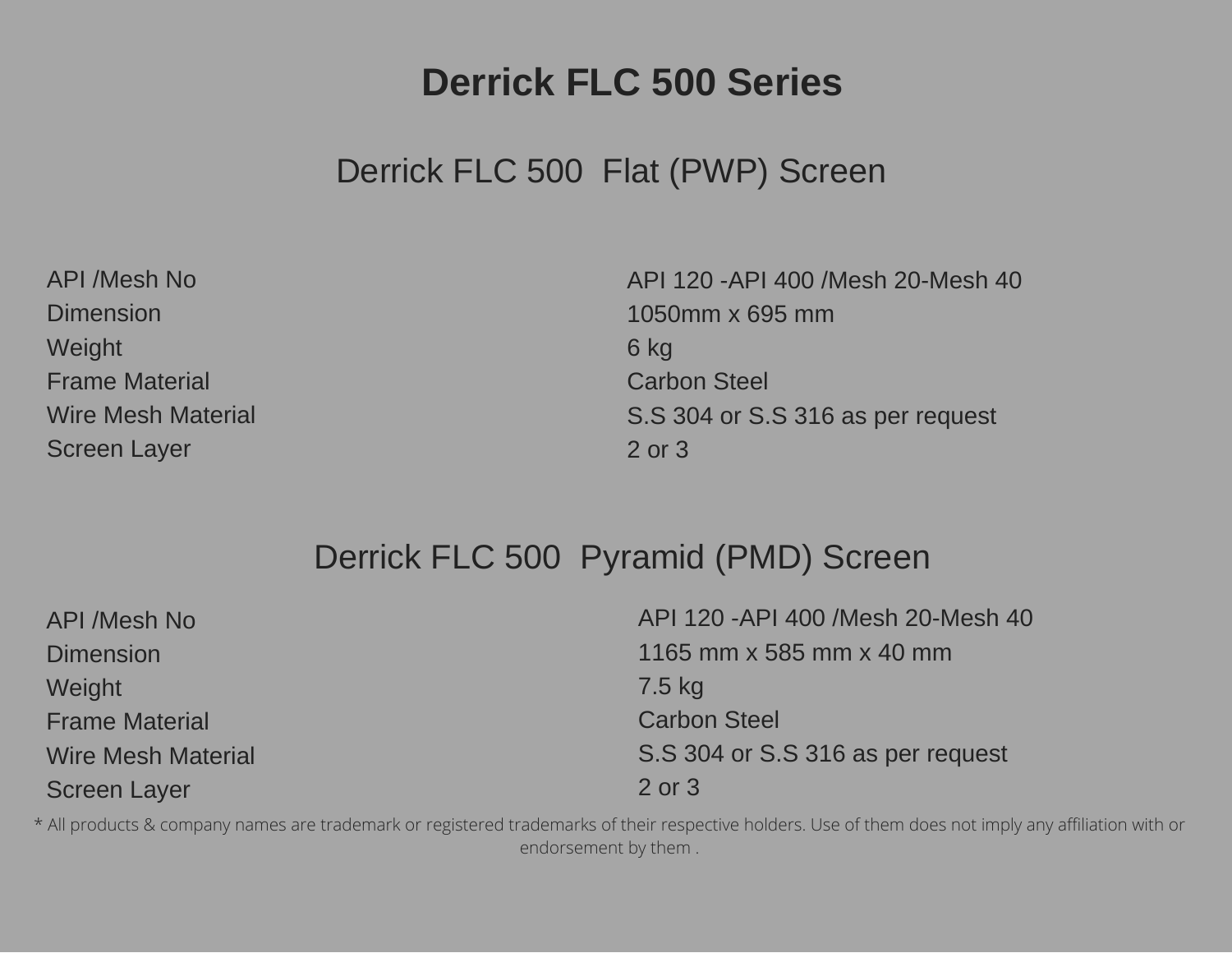### **MI Swaco Mongoose Screen**

MI Swaco Mongoose ( ALS ) Screen

API /Mesh No Dimension **Weight** Frame Material Wire Mesh Material Screen Layer API 120 -API 400 /Mesh 20-Mesh 40 1165 mm x 585 mm x40 mm 12 kg Carbon Steel S.S 304 or S.S 316 as per request 2 or 3

#### MI Swaco Mongoose (PWP) Screen

| <b>API /Mesh No</b>       | API 120 - API 400 / Mesh 20- Mesh 40 |
|---------------------------|--------------------------------------|
| <b>Dimension</b>          | 1165 mm x 585 mm x 40 mm             |
| Weight                    | 7.5 kg                               |
| <b>Frame Material</b>     | <b>Carbon Steel</b>                  |
| <b>Wire Mesh Material</b> | S.S 304 or S.S 316 as per request    |
| <b>Screen Layer</b>       | 2 or 3                               |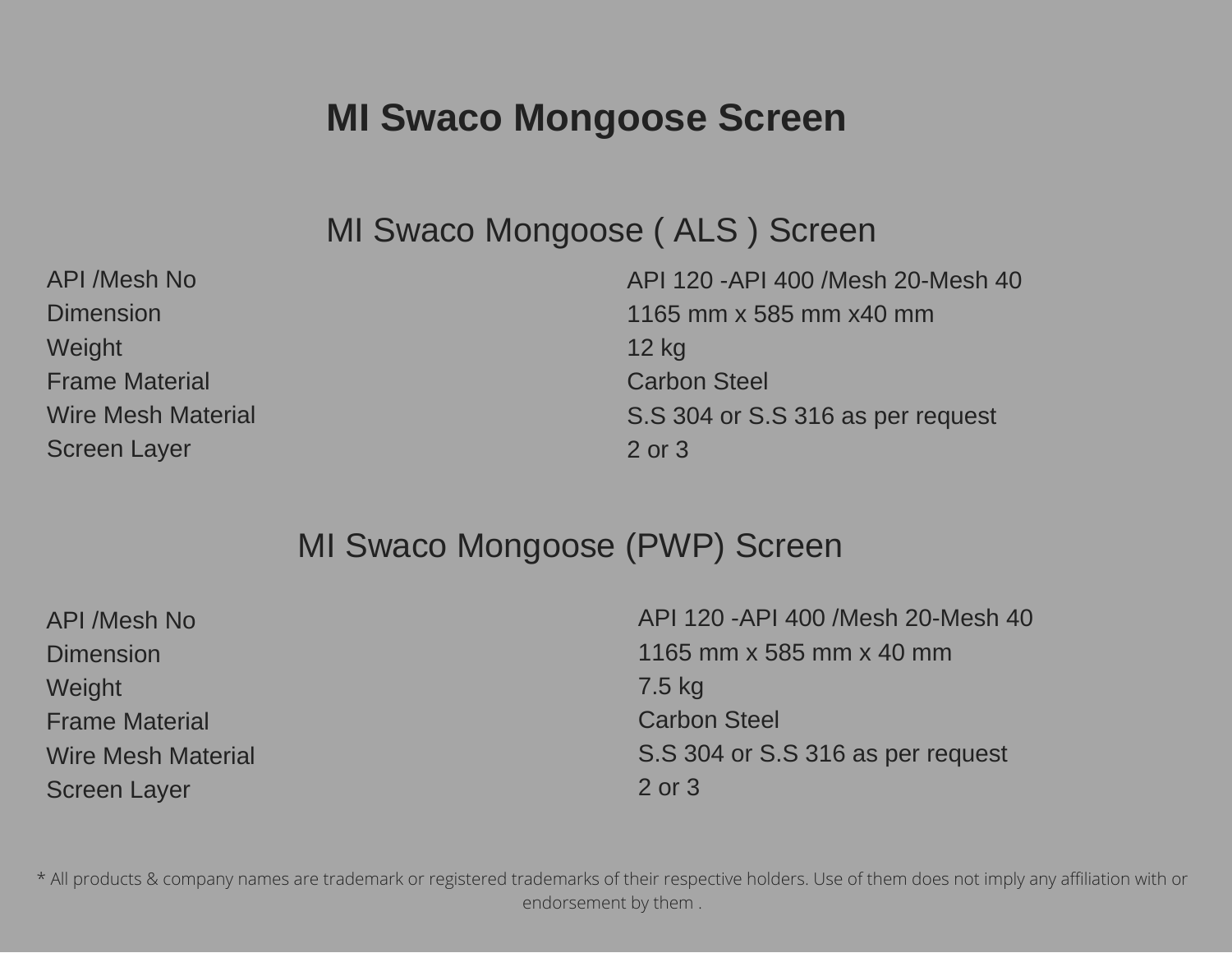## **NOV Brandt King Cobra Screen**

### NOV Brandt King Cobra Screen

| <b>API /Mesh No</b>       |
|---------------------------|
| <b>Dimension</b>          |
| Weight                    |
| <b>Frame Material</b>     |
| <b>Wire Mesh Material</b> |
| <b>Screen Layer</b>       |

API 120 -API 400 /Mesh 20-Mesh 40 1250 mm x 635 mm x 25 mm 15.5 kg Carbon Steel S.S 304 or S.S 316 as per request 2 or 3

### NOV Brandt VSM 300 Scalping Screen

| <b>API /Mesh No</b>       | API 120 - API 400 / Mesh 20- Mesh 40 |
|---------------------------|--------------------------------------|
| <b>Dimension</b>          | 676 mm x 940 mm (26 5/8" x 37")      |
| <b>Weight</b>             | $12$ Kg                              |
| <b>Frame Material</b>     | <b>Carbon Steel</b>                  |
| <b>Wire Mesh Material</b> | S.S 304 or S.S 316 as per request    |
| <b>Screen Layer</b>       | 2 or 3                               |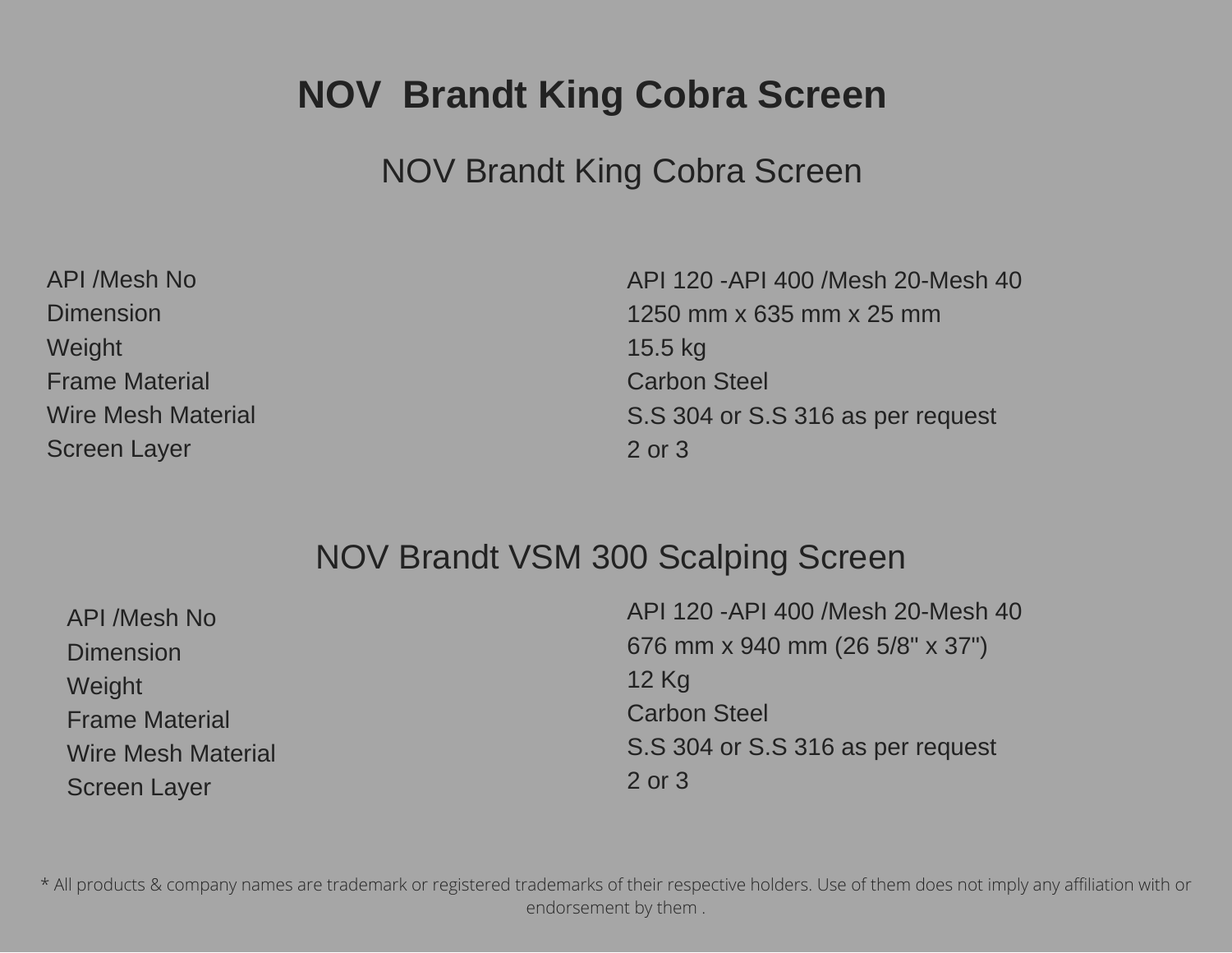### **NOV Brandt King Cobra Screen**

#### NOV Brandt VSM 300 Primary Screen

| <b>API /Mesh No</b>       |
|---------------------------|
| <b>Dimension</b>          |
| Weight                    |
| <b>Frame Material</b>     |
| <b>Wire Mesh Material</b> |
| <b>Screen Layer</b>       |

API 120 -API 400 /Mesh 20-Mesh 40 902 mm x 686 mm (35 1/2 " x 27 ") 11 Kg Carbon Steel S.S 304 or S.S 316 as per request 2 or 3

#### Other Screens

Fluids System FSI 5000 : 1067 x 737mm Kemtron KPT 28 Screen : 1250 x710 mm MI Swaco BEM 600/650 : 908 x700 mm NOV Brandt LCM-2D : 915 x1155 mm